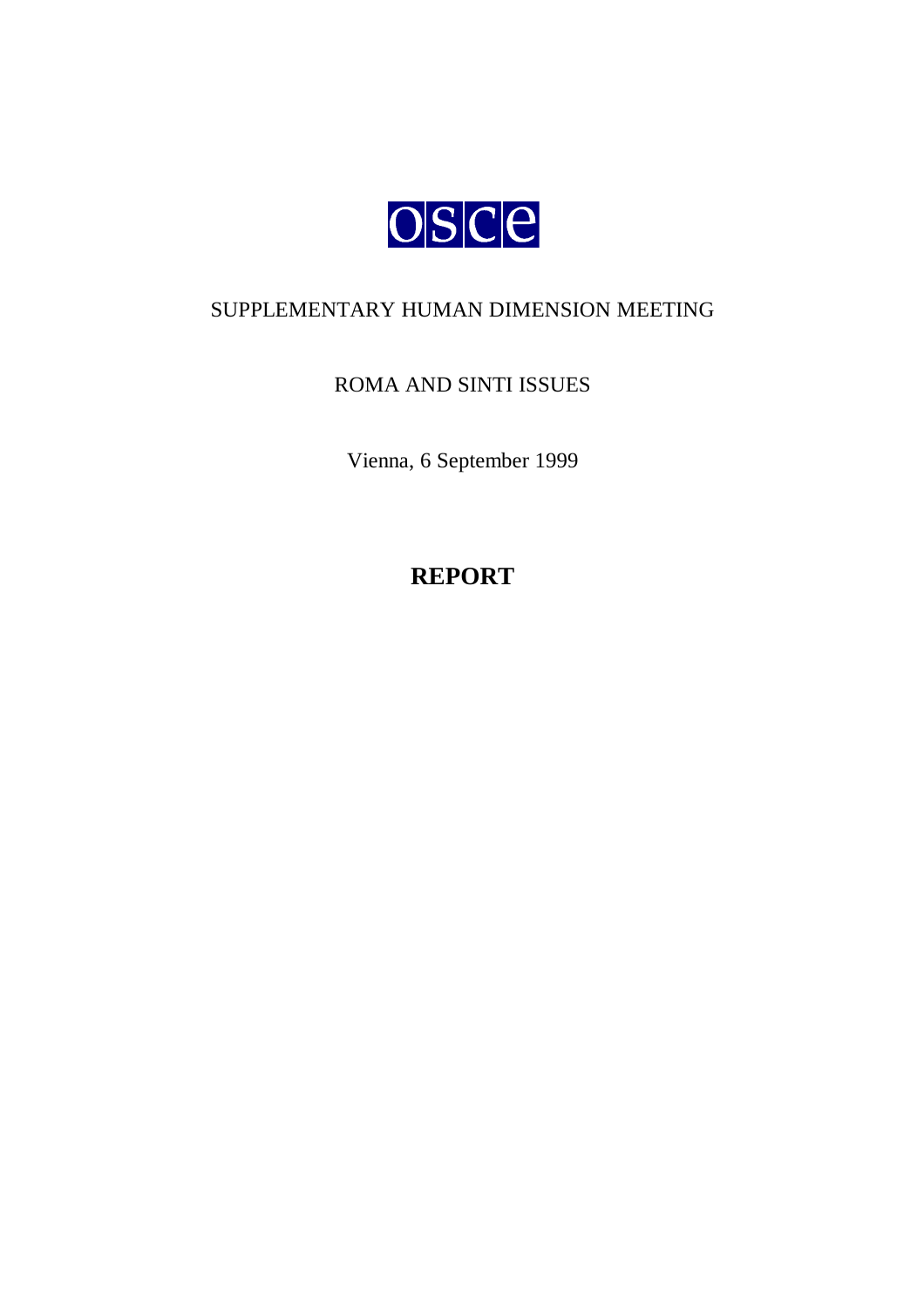## **CONTENTS**

#### **I. BACKGROUND**

#### **II. EXECUTIVE SUMMARY**

#### **III. RECOMMENDATIONS**

**Outcome of individual Working Groups:**

**Working group 1 – Roma and Sinti policies from ideas to implementation: putting "best practises" in the Human Dimension into operations Moderator: Walter Kemp, Office of the OSCE High Commissioner on National Minorities**

**Working Group 2 – Confronting crisis situation: building and implementing a platform of action to approach new problems in emergency situations Moderator: Nicolae Gheorghe, ODIHR Adviser on Roma and Sinti Issues**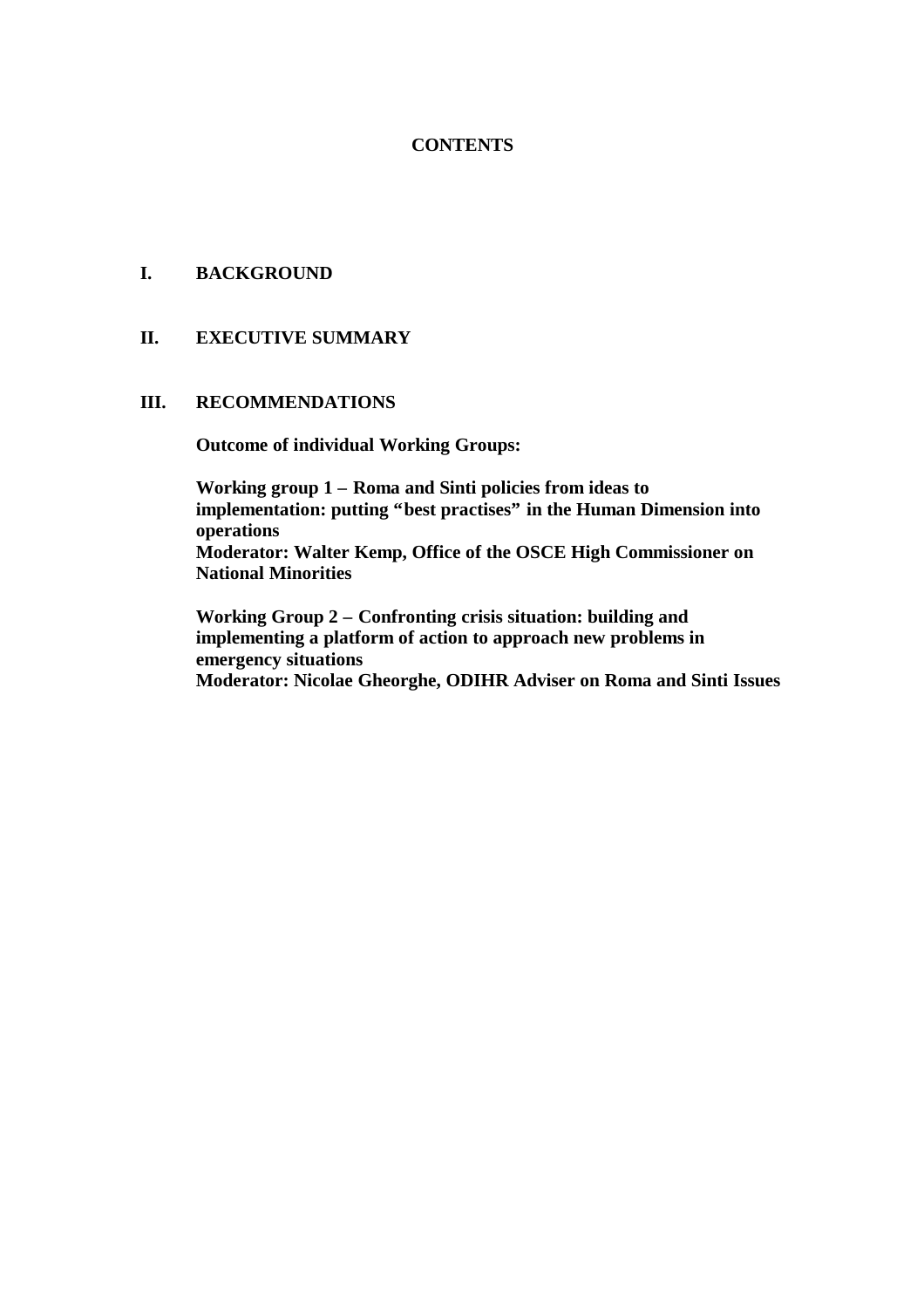## **I. BACKGROUND**

In accordance with new modalities for the OSCE Implementation Meeting on Human Dimension Issues approved in July 1998, the OSCE held the last of three Supplementary Meetings for 1999 in Vienna on 6 September. The meeting was dedicated to issues confronting Roma and Sinti in the OSCE area. The goal was to follow up the 1998 Human Dimension Implementation Meeting and discuss how to move the work of the OSCE on policy making on Roma and Sinti into a new phase of action, with emphasis on the "analysis of effectiveness" of the policy measures enacted by the participating States, as well as by other international organisations.

In recognition of the large registration of Roma and Sinti organisations to this meeting, the discussions were held in English and Romani language with simultaneous interpretation. This was much appreciated by the numerous Roma and Sinti audience, who accounted for almost half of the 249 registered participants.

This large and diverse participation, which illustrates the high symbolic value of the OSCE for the Roma and Sinti themselves, was facilitated by financial contributions from some participating States (Austria, Czech Republic, Finland, Liechtenstein, Norway), the Council of Europe and some of the Roma and Sinti NGOs.

To maximise their participation in the meeting, several Roma and Sinti organisations and some Roma affairs-related NGOs held preparatory meetings between 3-5 September both in Bratislava and in Vienna. This provided the opportunity to inform the participants about OSCE activities in general, and on the role of NGOs in the OSCE process. Participants in these meetings stressed the need for more information about the OSCE on a regular basis, as well as about how Roma and Sinti representatives can make better use of OSCE resources to further a dialogue with the participating States.

## **II. EXECUTIVE SUMMARY**

The meeting opened with an introduction by Nicolae Gheorghe, the ODIHR Adviser on Roma and Sinti Issues, who explained the direction and phases of the OSCE work on Roma and Sinti issues over the last years. Mr. Gheorghe furthermore presented the plan of action for the ODIHR Contact Point for Roma and Sinti Issues for 1999 and 2000.

The OSCE High Commissioner on National Minorities, Mr. Max van der Stoel, gave the keynote speech in which he outlined the main findings and conclusions of his forthcoming major Study on Roma and Sinti in the OSCE. His address also included some suggestions for the future profile and activities of the OSCE Contact Point for Roma and Sinti Issues.

The discussions took place in the working groups, which were divided into to topics: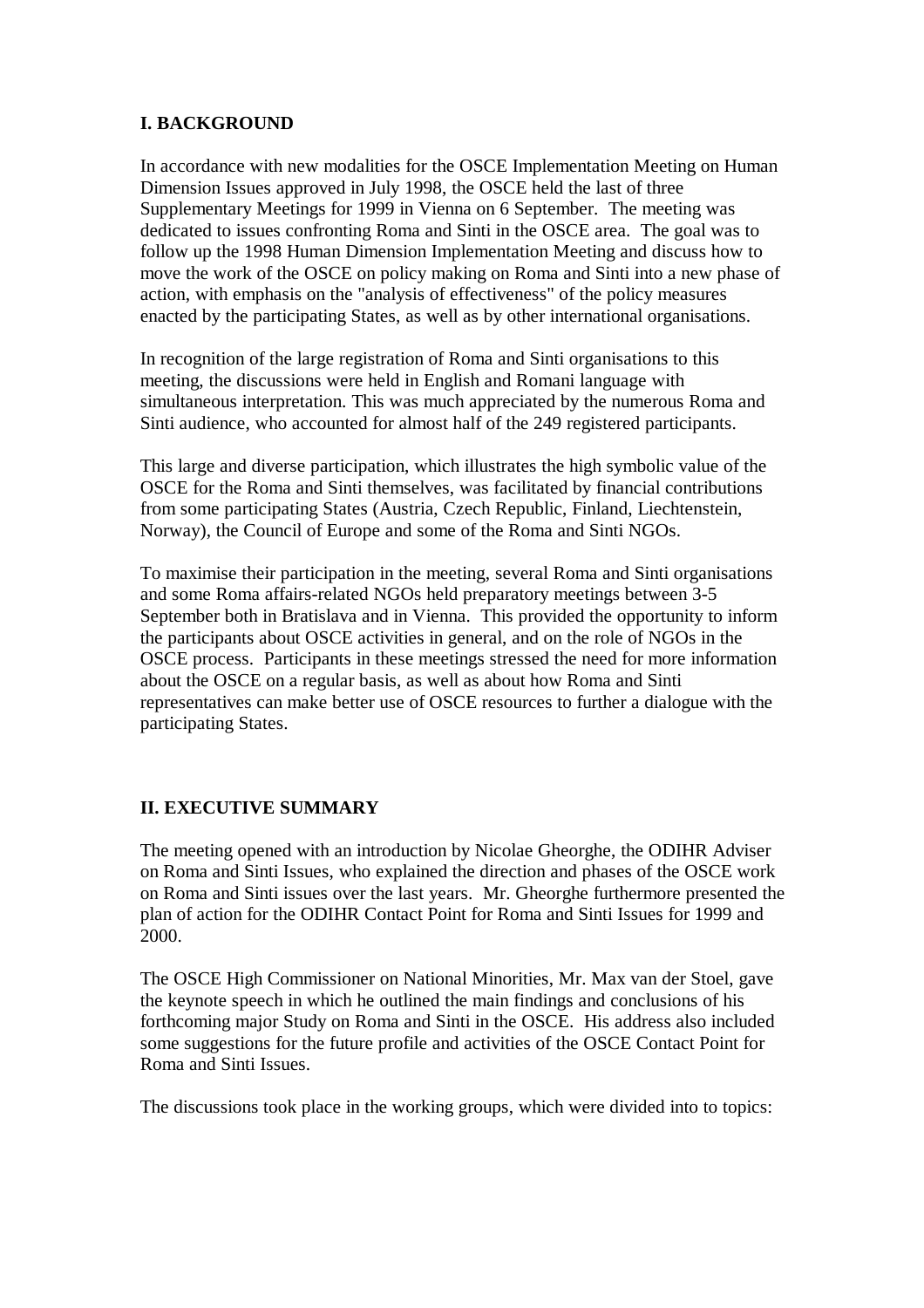#### Working group 1

Roma and Sinti policies from ideas to implementation: putting 'best practices' in the Human Dimension into operations

#### Working group 2

Confronting crisis situation: building and implementing a platform of action to approach new problems in emergency situations

## **The following main issues were highlighted in both working groups, as well as in the plenary sessions:**

- Participating States, OSCE institutions and missions should give higher political profile, stronger "moral leadership" and solid resources to policy making on Roma. This may include a more refined mechanism to combat the persisting discrimination against Roma and Sinti, and to alleviate tensions and conflicts between Roma and non-Roma communities. The ODIHR Contact Point for Roma and Sinti Issues may be instructed to work in that direction by taking a more pro-active approach, complementary to its present clearinghouse role.
- The OSCE should develop a coherent approach and stronger tools for action regarding Roma, especially in situations of crisis as illustrated by the fate of Roma in the recent Balkan wars.
- A Roma Contact Group should be created in an OSCE framework to bring together representatives of participating States, Roma representatives and officers of international organisations on a regular basis. In the particular case of Roma of Kosovo and in the Balkans such contact group may take the form of a Working Group or a Roma Task Force within the OSCE Mission in Kosovo, making use of the existing resources. The nature of such a Task Force may be discussed during the OSCE Review Conference, and may become operational as a part of the Stability Pact for South Eastern Europe.
- The OSCE should convene a special meeting to focus on issues of refugee and asylum seeking in Western countries by Roma of Central Europe and the Balkans. Furthermore, the issue of Roma refugees should be considered during the EU Summit in Tampere, Finland, 15-16 October 1999.
- The UN, the OSCE and KFOR were urged to ensure security of individual persons and national communities who are still living in Kosovo by accelerating the implementation of internationally agreed provisions for the rights of national minorities, including those pertaining to protection of Roma and Sinti.
- More information, including in Romani language, should be made available on rights of Roma: for the Roma themselves; for public officials to be better educated on recognising and combating racism and discrimination; and for the wider public to become more aware of Roma issues. One suggestion to put more focus on the Roma was to designate the year 2000 as the "Year of the Roma".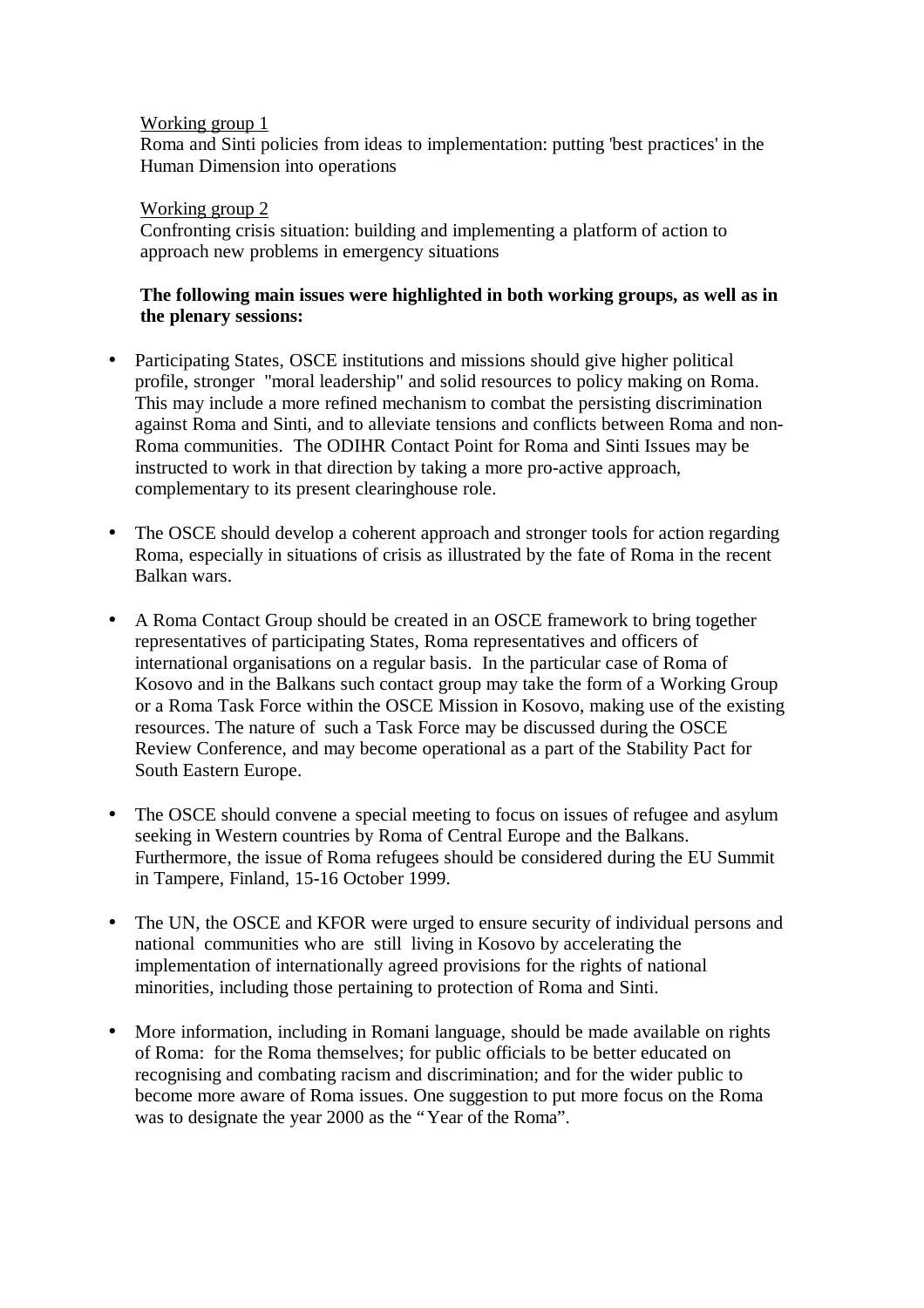## **III. ADDITIONAL RECOMMENDATIONS**

#### **Working Group 1**

The participants were encouraged to focus on areas of Roma policy making and best practices relevant to the Human Dimension, rather than taking a comprehensive approach to Roma and Sinti issues.

Overall, the participants noted that it was important for consultative mechanisms on policy making on Roma and Sinti to be genuine and to have the political support of the Government as well as being seen as legitimate by Roma representatives. They also stressed the importance of transparency in such bodies, and for Roma to be involved in the implementation and evaluation of Roma-related programs. It was suggested that more attention should be paid to monitor the effectiveness of such bodies. The point was also made that in order for these bodies to be effective, they must be able to tap into resources. Good intentions and political will can only go so far; financial support is vital.

#### Recommendations to Governments

- 1. On combating and preventing racial violence and discrimination:
- Governments should first ensure that specific civil and criminal legal remedies exist, which cover the broad range of areas where discrimination can take place (i.e. education, public services, employment, housing, etc.).
- There should be measures to see that legal standards are enforced, such as sanctions for abuses committed by public officials, including police.
- Training of public officials, such as judges, prosecutors and police, in anti-racism and international legal standards, their meaning and applicability should be designed and offered.
- Specialised bodies with the power to investigate and prosecute racial discrimination and violence would aid effectiveness.
- States should be encouraged to adhere to the UN Convention on the Elimination of All forms of Discriminations.
- 2. On Roma participation:
- Many governments have central arrangements such as Interministerial Committees or advisory bodies. It is important that these bodies have strategic Roma participation, sufficient funding and competence. A body to monitor how they work with Roma would also be useful.
- Particular stress was made on the need to strengthen Roma participation at the local level and in administrative positions, though some positive steps have been taken in this area. There should also be positive actions to recruit Roma into the other spheres of public life, such as police officers, judges and prosecutors, in addition to increasing the participation in the policy-making processes of Roma women.
- Training activities to increase capacities amongst Roma themselves may aid their active participation in policy-related activities.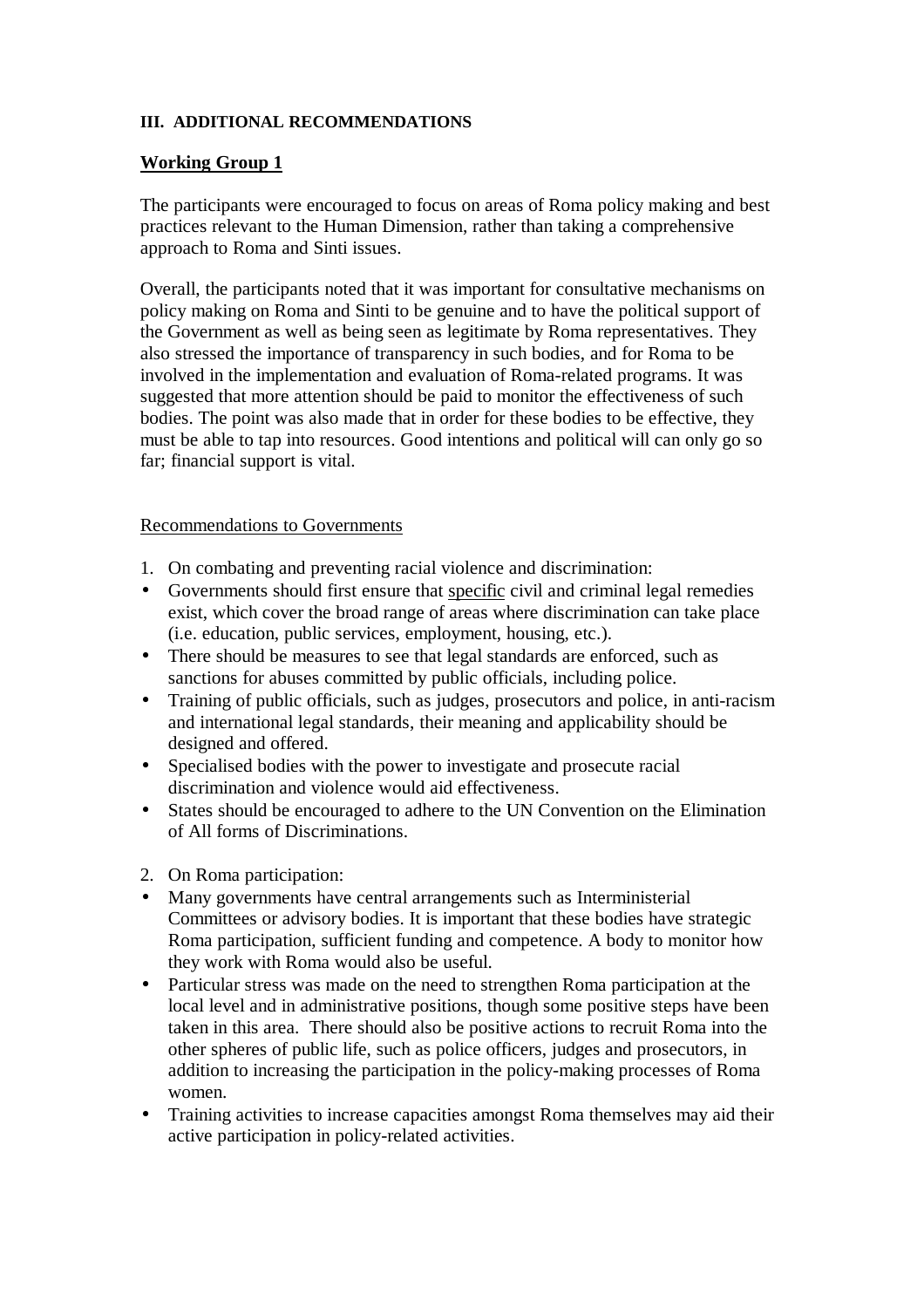3. On Roma and the police:

- There should be activities to address a deep lack of trust between Roma and police officers, for instance through organised dialogue.
- A (central) registration of incidents of police abuse would be useful in understanding better the problems, in view of defining strategies.
- Arranging local community partnerships with minority representatives would help improve co-operation, communication and identification of solutions to local problems.
- Training of police in human rights, professional ethics, community-based policing and police/minority relations should be organised.

Recommendations to Roma communities, NGOs and international organisations

- Roma organisations should mobilise and co-ordinate their efforts and resources both within countries and across borders, and to make full use of opportunities provided by existing policy initiatives for Roma and Sinti. To facilitate international co-operation and networking, the ODIHR database could include more contact information of Roma related organisations.
- The good co-operation between the Council of Europe and the ODIHR was stressed, and hopes for continued steps in expanding this to a tri-partite cooperation with the European Commission was renewed.
- Recognising achievement with the new Advisor on Roma and Sinti issues in the ODIHR, it was expressed that even greater participation of Roma in international organisations is desired.
- The OSCE/ODIHR in its clearinghouse capacity may facilitate information exchange on 'good practices', may provide Roma communities with more information on what the OSCE is, and should increase the focus on the role of the media in Roma issues.

## **Working Group 2**

The particular situation of Roma and Sinti frequently makes them victims of violent conflicts triggered by ethnic exclusivism, intolerance and aggressive nationalism. The discussion in working group 2 focussed largely on the experience of Roma populations during the wars in the former Yugoslavia.

Discussions on the concerns about the current situation of Roma in Kosovo introduced a debate on OSCE action for Roma in crisis situations.

## Recommendations to Governments

• Call on the respective Governments of states affected by the influx of refugees from Kosovo to grant appropriate status and/or residence permit to refugees from Kosovo without any discriminatory considerations.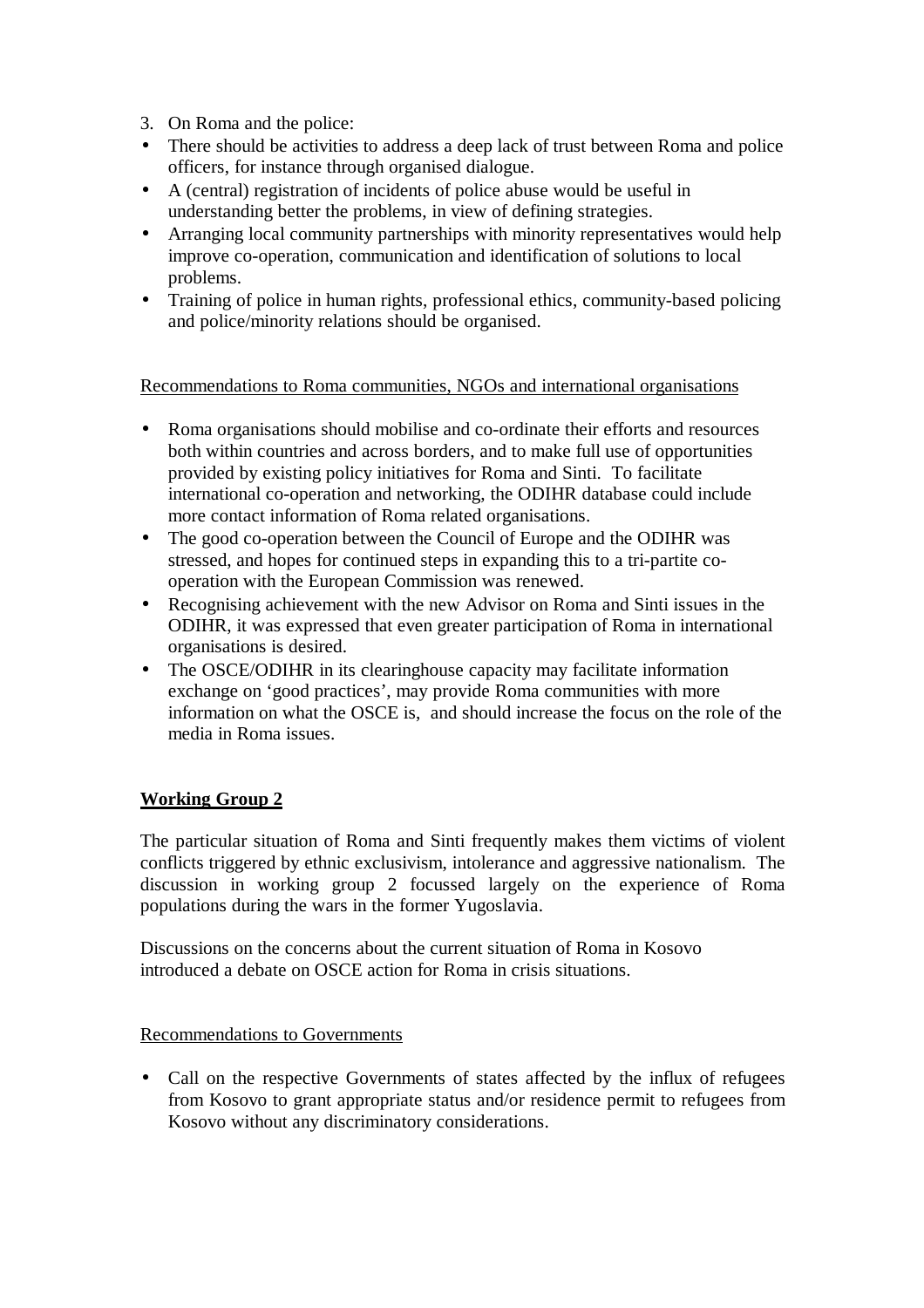- Call on the Governments of the OSCE participating States to encourage cooperation with Roma organisations in their respective countries when nominating or seconding members to international missions.
- Praise the stance of the Government of the Former Yugolsav Republic of Macedonia in providing shelter for Roma refugees fleeing Kosovo. Request this Government to consider the extension of the functioning of the refugee camps, especially those with large number of Roma refugees, until the situation in Kosovo is fully stabilised and necessary conditions are created for Roma refugees to return back to Kosovo.
- To conduct mandatory briefings on the Roma situation for military personnel sent to areas where Roma population is present.

## Recommendations to the OSCE

- The OSCE should establish a functioning procedure by which the acting and future members of the OSCE Mission to Kosovo will receive proper briefing and training on general human rights situation. This should include in-depth briefings on issues pertaining to Roma, including issues of property restitution.
- The OSCE should consider to nominate a Roma representative to the Human Rights Office of the OSCE Mission to Kosovo. This, among others, would improve communication and increase awareness of the Mission on human rights violations against persons belonging to Roma communities.
- The OSCE should ensure that the concerns of Roma are reflected in the Stability Pact for South Eastern Europe by preparing a working table on Roma in the Balkan region.
- The OSCE Permanent Council should keep the situation of Roma in Balkans under close monitoring.
- The 1999 OSCE Review Conference and Summit is encouraged to take note of these recommendations.

## Recommendations to international organisations

- International organisations should conduct consultations with representatives of local Roma communities before taking any action that could be of concern to the Roma population of Kosovo and other conflict areas.
- International organisations should be called upon to ensure that the humanitarian aid reaches the Roma communities affected by the conflicts in Kosovo
- The international community/international organisations should assure the status of national minority for Roma in Kosovo as part of the reconstruction process and as a condition for the return of Roma refugees to the region.
- The international community should include Roma in the discussion of the future political status of Kosovo.
- The international community should encourage the mass media to play a closer attention to the situation of Roma in conflicting areas. This is particularly valid for Kosovo, where the substantial Roma community that was greatly victimised during the conflict is largely ignored by the international media. Information has